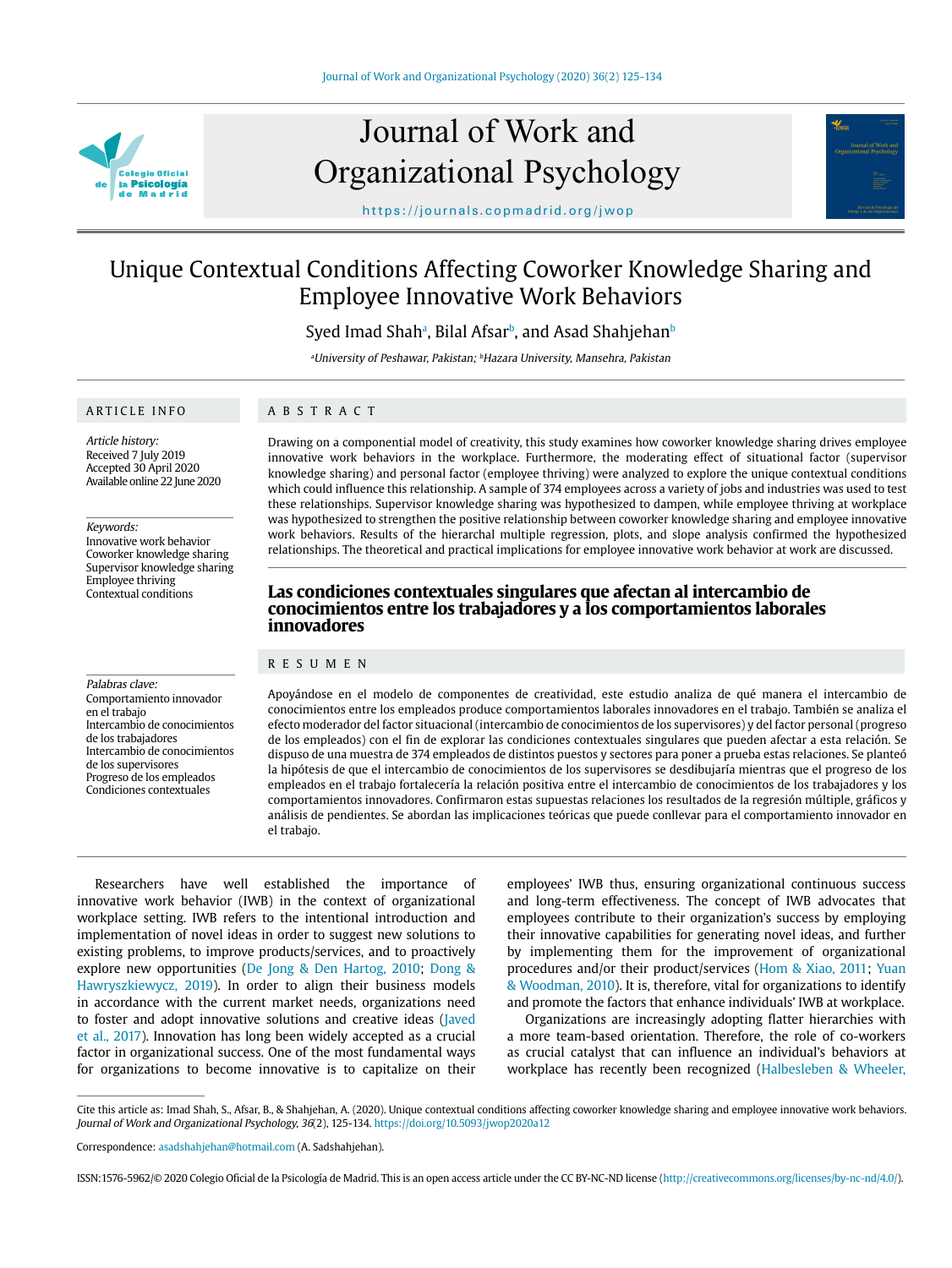2015). Chiaburu and Harrison (2008, p. 1089) state that co-worker influence is critical in making "a case for greater attention to lateral relationships in organizational research." Similar literature has identified that co-worker attributes of support, trust, competition, or conflict affect the attitudes, behaviors, and performance of focal employees (Chiaburu & Harrison 2008; Chiaburu et al., 2013). According to Thompson (2016), employees devote almost onethird of their lives to their workplace, therefore, acquiring valuable support from their co-workers is pivotal. Coworker support is critical for IWB due to risk, uncertainty, and resistance that are inherited in innovative endeavors. When an idea is implemented, the support of coworkers to build social approval in favor of the idea and decrease resistance towards the idea plays a significant role.

Knowledge is regarded as the most valuable asset of an organization, because it contributes to individual and organizational success. Dong and Hawryszkiewycz (2019) stresses the growing importance of knowledge sharing among individuals of an organization, which in turn, enhances the innovative potential of its employees, thus resulting in increased knowledge creation and innovative potential. Knowledge sharing is a cyclical process in which individuals internalize shared knowledge and then transfer it to others through externalization (Shujahat et al., 2019). As a result, new knowledge is created when external sources of knowledge and existing knowledge combine together, and new information about products, services, and processes would lead to better innovative performance of individuals (Dong et al., 2017). Similarly, the componential model (Amabile & Pratt, 2016) presents job-related knowledge and creative problemsolving skills as necessary yet not sufficient condition for individuallevel innovation. As communal knowledge sharing between coworkers are a potential source of task-specific and job-relevant information, as well as acquiring of innovative problem-solving capabilities, the primary focus of the current study is to investigate the effect of coworker knowledge sharing (CKS) on employees' IWB. From this perspective, employees may engage in IWB more often when their coworkers share their unique information and know-how with them. Since knowledge is one of the necessary conditions for producing novel and useful ideas (Amabile & Pratt, 1996), we assume a positive relationship between coworker knowledge sharing and employees' IWB.

Based on an interactional perspective of creativity, prior research in this realm has highlighted the importance of considering specific contextual factors (e.g., individual and/or situational factors) to understand the complexity of creativity (Liu et al., 2016). Even though the knowledge sharing abilities of coworkers may be useful for domain relevant skills, their effects on employees' IWB may differ depending upon unique contextual factors. Thus, in the current study, we examine the critical situational and personal factors which could alter the potential relationship between CKS and IWB. In today's team-based organizations, employees and coworkers interact frequently and both are simultaneously influenced by supervisors. Among various situational factors, we focus on exploring a specific form of supervisor support that is supervisor knowledge sharing (SKS), because of its relevance and importance to individual innovation. A supervisor's role is critical to increase an employee's IWB (Hughes et al., 2018). Since the effects of supervisor and coworker support are distinctive (Ng & Sorensen, 2008), this study suggests that examination of the interaction effects of coworker and supervisor knowledge sharing would help us unearth the true effects of CKS on IWB. The anchoring position and overarching influence of a supervisor may suggest a stronger effect of SKS as compared to that of CKS. Therefore, we assume that the positive impact of CKS on IWB may change depending on the level of SKS. Additionally, since supervisors can, directly and indirectly, influence IWB, therefore, investigating the mechanism of supervisor support is essential to understand how supervisors facilitate IWB (Amabile & Pratt, 2016).

Prior research has also highlighted the importance of individual

factors associated with creativity and innovation. For example, Da Costa et al. (2015) in a meta-analysis reported that emotional intelligence, divergent thinking, openness to experience, creative personality, intrinsic motivation, positive affect, and androgyny are related to creativity. Moreover, they found that age, intelligence, extraversion, self-efficacy, and extrinsic motivation are associated with an employee's innovation. Similarly, Anderson et al. (2014) in their results report that employees with a high level of creative personality, openness, or intrinsic motivation demonstrate high level of IWBs. Some theorists also suggest that knowledge sharing is also dependent upon the varying abilities and motives of its recipients as IWBs rarely emerge in isolation and social contexts are critical (Kim et al., 2015). Although coworker feedback is known to enhance employee IWB (Christensen et al., 2015; Eva et al., 2019), we still know relatively little about how coworkers affect employee's IWB. Thriving is an individual factor which is self-regulatory in nature, helping employees to develop in a more positive direction at a personal level (Spreitzer et al., 2012). High thriving individuals would potentially take coworkers' knowledge sharing positively to develop new knowledge and skills that might enhance the innovative capabilities of individuals. Therefore, we suggest that individuals' thriving at work could have a considerable influence on the effect of CKS on employees' IWB, as the ability of an employee to utilize new knowledge might differ based on their type of thriving at work.

This study has three main objectives. First, drawing on a componential model of creativity, we intend to integrate knowledge management and innovation literature by examining the main effect of CKS on IWB at the individual level. Second, by highlighting the importance of taking an interactional perspective to understand IWB, this study explores the unique contextual conditions which could influence the relationship between CKS and IWB. Specifically, we examine the role of SKS as a situational factor that could possibly interact with CKS to increase employees' IWB. Third, in terms of a personal factor, we suggest that the relationship between CKS and employees IWB depends on thriving at work of the focal employee. By addressing these critical issues, this study intends to contribute to the advancement of factors affecting IWB.

#### **Review of Literature and Hypotheses Development**

IWB is the ability of an individual to adopt, implement, and/ or make use of creative ideas to solve problems in his/her work role, work unit, and/or organization. Janssen (2005) states that IWB is the individual behavior that manifests before and during the implementation of a creative idea. Examples of such behaviors include search of new technology or process, suggesting new ways of achieving goals, finding resources considered necessary to implement new ideas, and application of novel working methods to benefit job performance, work unit, or organization. IWB has long been considered to be a crucial factor in facilitating innovation in an organization (Isaksen & Akkermans, 2011), as IWB is considered to be "a voluntary willingness by employees to perform on-the-job innovation" (Bysted & Jespersen, 2014, p. 218).

#### **Coworker Knowledge Sharing and Innovative Work Behavior**

Knowledge is an important resource to solve problems, propose new solutions, create core competencies, learn new techniques, and initiate positive change (Liao et al., 2009). In organizations, knowledge often is "embedded not only in documents or repositories but also in organizational routines, process, practices, and norms" (Ma et al., 2008, p. 98). It is a valuable resource that individuals share with each other, and when shared regularly and frequently becomes an organization's property. Although knowledge is powerful and essential, it must be exchanged successfully to make it useful.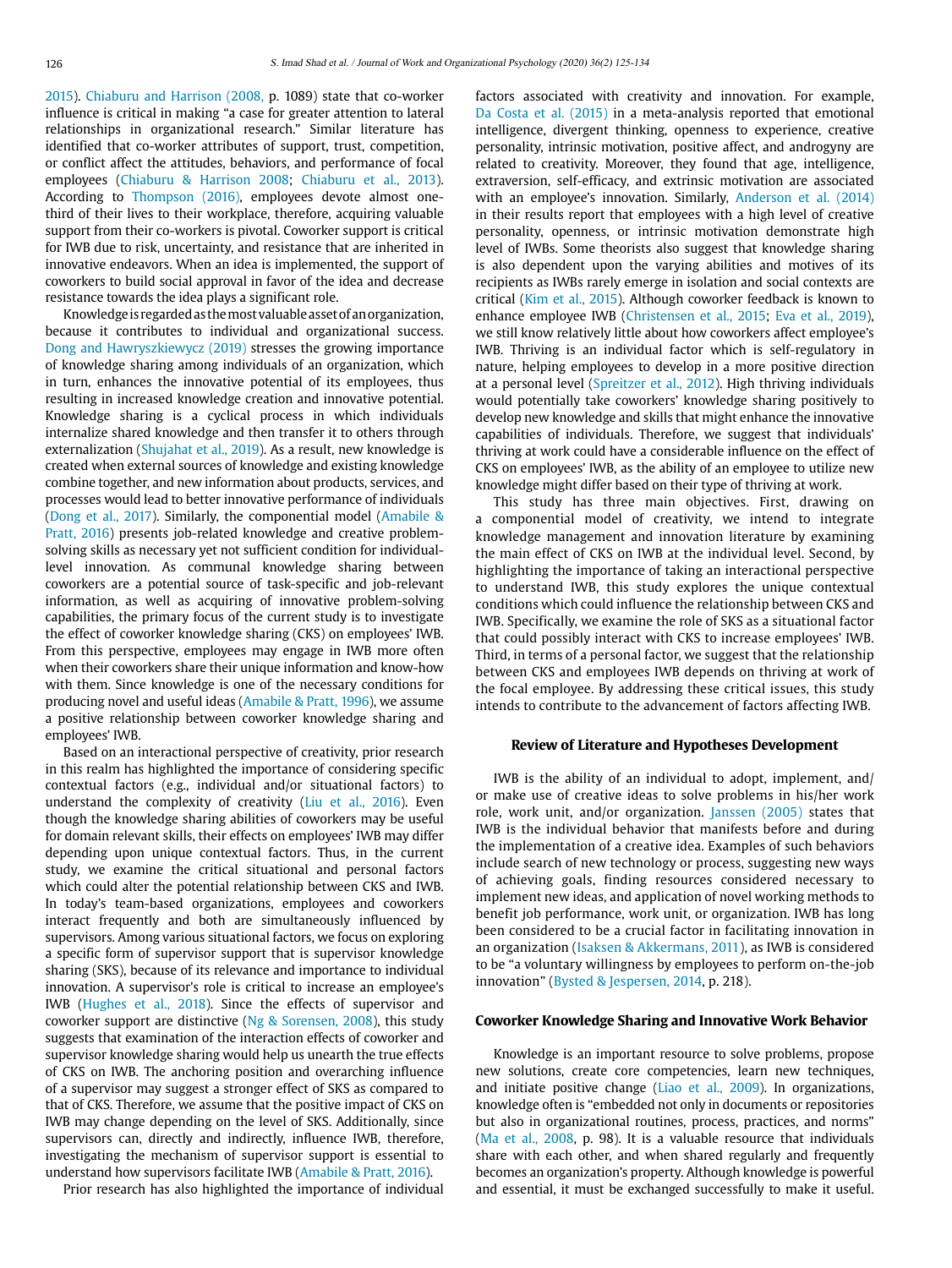In organizations, knowledge management practices explore how knowledge is created, stored, shared, and disseminated. Knowledge sharing is the foundation and most critical phase of knowledge management. Knowledge sharing is characterized as an individual level construct as knowledge is stored in an individual's mind and it is their discretion as to how and when to utilize or share it. Innovation is mostly dependent on knowledge diversity as well as employees' ability to take the initiative of sharing their knowledge with others.

Coworkers, in particular, can provide useful knowledge and information that could be helpful to enhance IWB. Kim et al. (2015) call for further research on the effect of CKS and SKS on creative endeavors of individuals at the workplace. Support of coworkers is positively associated with an employee's creativity (Zhou & Hoever, 2014). Zhou and George (2001) have reported that employees who experienced high job dissatisfaction demonstrated more creativity when they had coworkers' help and support. According to Chiaburu and Harrison (2008), coworkers are better aware of the tasks and challenges faced by focal employees, therefore, their knowledge and expertise could help focal employees to perform more efficiently and effectively. Bakker et al. (2004) applied the job resource perspective to identify coworkers as a valuable job resource whose knowledge sharing contributions could help focal employees to improve their job performance. Coworker support is a type of social support received by employees in organizational settings; it is the extent to which employees believe that their coworkers would support them in work-related tasks and challenges.

As mentioned earlier, since employees spend one-third of their lives at workplaces, and in some cases they spend more time with coworkers than with their families, supportive coworkers could improve the overall wellbeing of focal employees and help them reduce their work stress (Halbesleben & Wheeler, 2015). Coworker support enable employees to be more productive, creative, and innovative, especially when they are faced with difficult tasks and situations. CKS is a critical type of coworker support that might facilitate generation and implementation of new ideas. As focal employees and their coworkers work in similar organizational settings, they are expected to share knowledge as a norm.

There are reasons to believe that CKS enhances employees' IWB. First, when coworkers share knowledge and information, a focal employee gets more diverse perspectives to solve problems. This further enhances employees' likelihood of adopting unconventional approaches to generating novel responses (Amabile & Pratt, 2016). Without shared knowledge/information, Amabile and Pratt (2016) argue that employees have limited horizon to suggest novel and acceptable solutions. Second, coworker knowledge is highly relevant and it exactly addresses issues that the organization is facing. Chiaburu and Harrison (2008) suggest that coworkers are an integral part of social environment and are in immediate access to organizational employees. Their knowledge is easily accessible and employees find it convenient to have brain storming sessions with them. Furthermore, during discussions, better and constructive ideas evolve because coworkers possess technical knowledge and perspectives that are needed by a focal employee. Third, to implement ideas, the initiator of the idea needs strong social support and trusting relationships. Ideas become successful if they are executed with minimum resistance. Therefore, those who initiate an idea in the workplace need minimum resistance to make it successful. Coworker knowledge sharing is based on strong interpersonal relationships resulting in a supportive work environment that encourage employees to exchange knowledge and expertise, actively and constructively, which grants them the freedom to support each other's ideas. Fourth, sharing relevant knowledge can nurture a positive climate between focal employees and coworkers who share this knowledge. This helps in alleviating fear of failure in organizational employees. On the other hand, as one also uses knowledge to maintain expert power within an organization, most employees are often unwilling to share their knowledge for fear

of losing their competitive advantage at the workplace (Kim et al., 2015). This hoarding of knowledge/information from coworkers leads to a feeling of distrust amongst them (Cerne et al., 2014). When knowledge is shared by someone, it is interpreted as a benevolent behavior, thus increasing interpersonal trust among peers. In such an environment, employees are more likely to offer new ideas or novel solutions, with less fear of being embarrassed or dejected in case the ideas are eventually ineffective. Previous research has shown how information exchange develops trusting relationships, which leads to increase IWBs (Gong et al., 2012). Fifth, coworker knowledge sharing reflects the norm of reciprocity from repeated social interactions resulting in reciprocated helping activity, responsibility, or obligation to reciprocate by creating and implementing new ideas. Based on the above arguments, we expect the following:

Hypothesis 1: Coworker knowledge sharing is positively related to employees' innovative work behavior.

#### **The Moderating Effect of Supervisor Knowledge Sharing**

By taking an interactional perspective, we first discuss the situational factor in describing the boundary conditions of the influence of coworker knowledge sharing on IWB. Although CKS may significantly influence an employee's IWB, this sharing of knowledge by a coworker may depend on various situational factors. One such situation factor may be leaders/supervisors themselves. As they are powerful organizational actors, their behavior would critically moderate the relationship between CKS and IWB. Since supervisors and coworkers are key actors in the workplace, it is worthwhile to examine the interaction effect of CKS and SKS on IWB. Thus, this research specifically examines the moderating role of supervisor knowledge sharing and predicts that knowledge shared by these two sources, that is, supervisor and coworkers, will play complementary roles to enhance IWB of focal employees.

Supervisors exert substantial influence over their subordinates by virtue of their legitimate authority and control over resources (e.g., budget and scheduling) and outcomes (e.g., performance appraisal and salary) that are important for employees (Eisenberger et al., 2002). Receiving support from coworkers may prove detrimental to a focal employee's morale if supervisors fail to advice on how to allocate resources to those decisions in the context of the flow of work within organizational units. Although knowledge/skills shared by coworkers are useful, their effect on focal employees' IWB can vary. Supervisor support offers distinct resource advantages to a focal employee over his or her coworkers. Given that members in a group form distinct exchange relationships with their supervisor, they view supervisor support as a desirable yet limited resource (Dineen et al., 2006). Therefore, when employees receive knowledge from supervisors, they think of it as a favorable treatment and tend to appraise the situation as resource abundant and feel indebted. They take this knowledge more relevant, realistic, and congruent with organizational goals. When a supervisor shares knowledge, he/she has a trade-off to manage. Supervisors often share knowledge about the ways to accomplish tasks. They are more concerned to meet targets that are usually short term and allocate greater resources to achieve these targets. Therefore, they share knowledge that is focused on plans to improve operational processes and bring efficiency in task related performance. Supervisors might inculcate fear among employees who want to engage in IWB due to ideas, information, knowledge, and dynamic perspectives from coworkers. Employees then strive for a balance between what coworkers share and what their supervisors share. They might feel a contradiction because coworkers would share knowledge without worrying too much about resources needed for the new ideas. However, supervisors think about resources and might be stringent towards allocating resources to these ideas. This would lead to weakening the effect of CKS on IWB.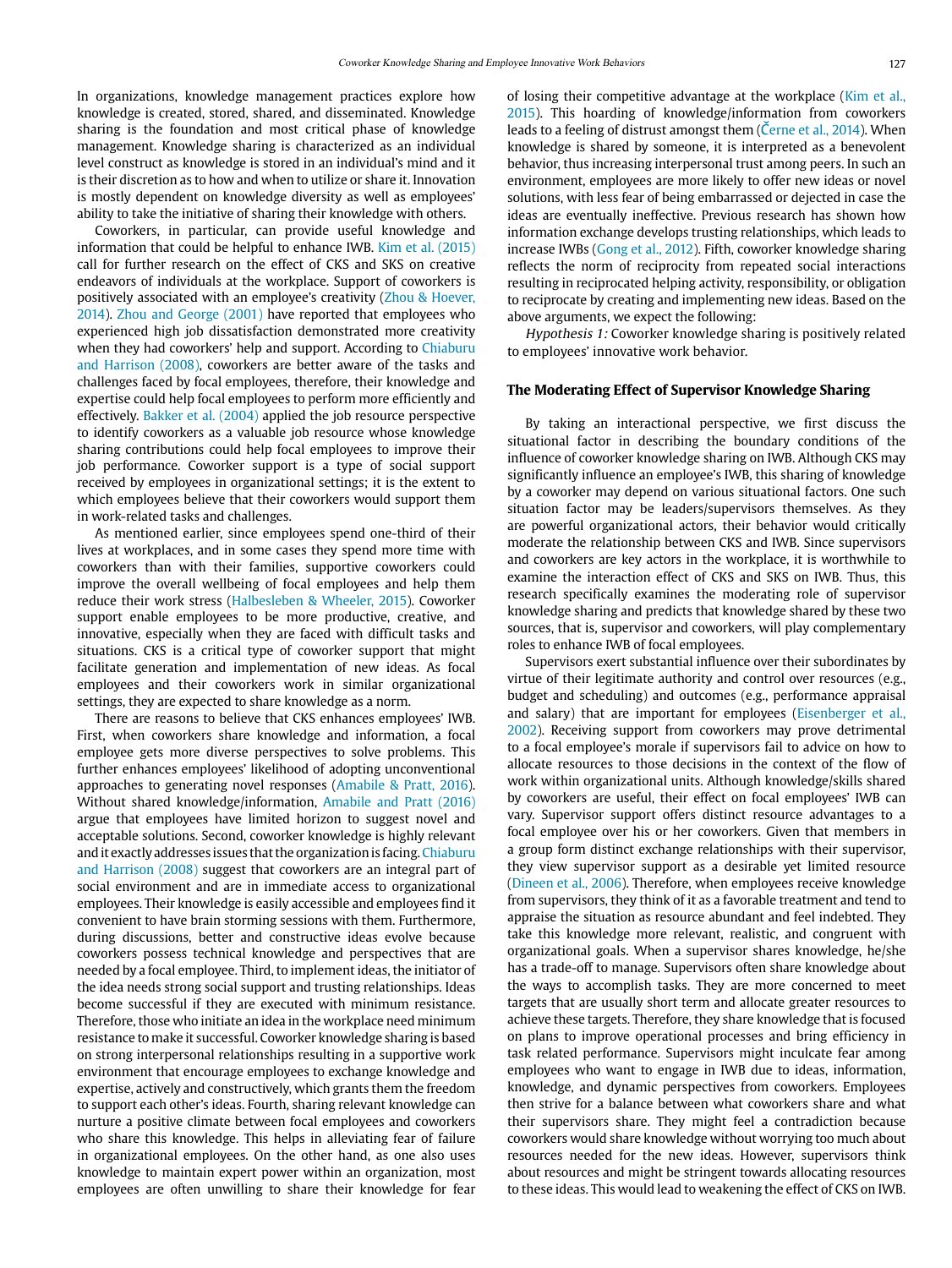Szulanski (2000) states that usefulness of shared knowledge largely depends on the acceptance and assigned value by recipients. Furthermore, since supervisors are in a more authoritative position to dictate critical workplace decisions, due to their relevant and up to date knowledge, they may very well counter the positive effect of knowledge shared by coworkers on employees' IWB. Innovation is not only about generating an idea but actually realizing and implementing it in organizational settings. Employees would feel better supported in case of implementing innovative ideas if they take forward information and knowledge shared by their supervisors. Due to the risky nature of individual innovation (uncertainty associated with the outcome of the idea), employees need support from their supervisors in executing the idea. Knowledge shared from a supervisor might be perceived as less risky and more contemporary in nature as supervisors have a broader perspective about potential opportunities and threats. They are well-informed about current organizational strategies as well as plans of the competitors. Their knowledge about future demands of their respective departments and organizations is more refined and relevant as compared to subordinates working in their departments. Therefore, employees might perceive supervisors' knowledge to be more authentic, practical, novel, realistic, and specific as compared to their coworkers' (Ng & Sorensen, 2008).

Furthermore, most of the times employees may only be able to draw similar knowledge, pertaining to various organizational tasks, from their coworkers and supervisors alike. This overlap may lead to knowledge redundancy for recipients and thus utilizing both sources for knowledge/information may not always be incrementally beneficial. This makes supervisor support more sought after as compared to coworker support (e.g., Ng & Sorensen, 2008). In fact, in their meta-analysis, Ng and Sorensen (2008) demonstrated a stronger relationship between supervisor support and employees' increased job satisfaction, increased affective commitment, and lowered turnover intention as compared to their coworker support. From the above arguments and related findings, we assert that the positive relationship between CKS and IWB would be attenuated when the level of knowledge shared by supervisors is high rather than when it is low. Thus we expect the following:

Hypothesis 2: Supervisor knowledge sharing moderates the relationship between coworker knowledge sharing and employee's IWB such that this relationship will be weaker when supervisor knowledge sharing is high.

#### **The Moderating Effect of Thriving at Work**

Spreitzer et al. (2005, p. 538) define thriving at work as the "psychological state in which individuals experience both a sense of vitality and learning at work". Nix et al. (1999) define vitality as "feelings of energy and aliveness and a zest for work". Similarly, Edmondson (1999) defines learning as "the acquisition of skills and knowledge to build confidence and capability". Individuals who are thriving at work are not only constantly learning new things, but they are also highly energetic, motivated, and committed to their work roles. Vitality and learning go hand in hand for employees who want to thrive at work. Thriving individuals gauge their progress through self-regulation (Porath et al., 2012). It also helps employees to adjust their context at work as well as to promote their personal growth as an adaptive function. Spreitzer et al. (2005) suggest that employees having higher thriving gauge their development much better than those who have lower thriving. They not only emphasize on improving short-term effectiveness but also strive to increase long-term adaptability to their work contexts. Thriving employees do have an intrinsic motivation to engage in activities and behaviors that are more meaningful and purposeful to them, such as creativity and innovation (Amabile & Pratt, 2016; Anderson et al., 2014).

The vitality dimension of thriving makes employees passionate

about what they do. When coworkers share knowledge, higher thriving individuals would take that knowledge as an opportunity to further develop their own competencies and a sense of personal growth (Spreitzer et al., 2012). Feeney and Collins (2015) assert that the aspects of growth, learning, meaningfulness, development, and prosperity are integral to the concept of thriving at work. It lets employees learn new things as well as seek new opportunities; instead of believing in status quo, they try to proactively engage in exploring new ways of doing things while improving existing systems (Lerner et al., 2011). Knowledge and information from coworkers are taken as opportunities to learn, grow, prosper, and develop when thriving at work is high. Moreover, Kark and Carmeli (2009) argue that high vitality individuals are more prone to creative work behavior. Similarly, Carmeli and Spreitzer (2009) demonstrated that thriving at work increases employees' IWB. Employees would thus try to take this opportunity to generate and implement novel and practical ideas.

Thriving employees exhibit superior performance due to their continuous learning ability when interacting with their peers (Paterson et al., 2014; Spreitzer et al., 2012). According to Zhou and Hoever (2014), success of such interactions is determined by coworkers who share their knowledge with focal employees. Knowledge sharing by coworkers acts as a facilitator for thriving employees aspiring for enhanced performance as they are continuously learning from their interactions with these coworkers (Gerbasi et al., 2015). Furthermore, according to Spreitzer et al. (2012), high thriving employees are likely to be more resilient. Thriving at work enables employees to acquire knowledge which contributes towards their continued confidence building. This resulting knowledge accumulation increases these employees' abilities to spot more organizational opportunities for improving their organizational processes (Magni & Maruping, 2013). Furthermore, these employees have high work engagement, coupled with intrinsic motivation and willingness, to solve organizational issues and to improve team performance (Zhang & Bartol, 2010). Therefore, it enhances employees' willingness to challenge current status quo for organizational improvement, as well as increasing their capabilities for implementation of new ideas. Therefore, it is reasonable to propose that the relationship between CKS and IWB further strengthens when thriving at work is high rather than low.

Hypothesis 3: Thriving at work moderates the relationship between coworkers' knowledge sharing and employees' innovative work behavior, such that this relationship will be stronger when levels of employees' thriving at work are high rather than when they are low.

#### **Method**

#### **Participants and Procedure**

Descriptive research is appropriate for the current study as it collects information that explains respondent's beliefs, knowledge, attitude, and behavior. Data was collected from 15 organizations in Pakistan. Participating organizations cover manufacturing, financial, telecommunications, and hotel industries. To mitigate potential concerns of common method bias, a brief was added to the survey questionnaire ensuring all the participants that their participation was voluntary. We designed, developed, and administered the questionnaires to employees and their immediate supervisors. Since it is not practical to introduce every subject into research, convenience sampling was utilized for data collection according to various conditions including accessibility and availability of respondents (Dörnyei, 2007). A self-administered and structured questionnaire was used as an instrument for primary data collection. The questionnaire consists of 28 items with a 5 point Likert scale from strongly disagree (1) to strongly agree (5). A total of 482 employees and 109 department supervisors were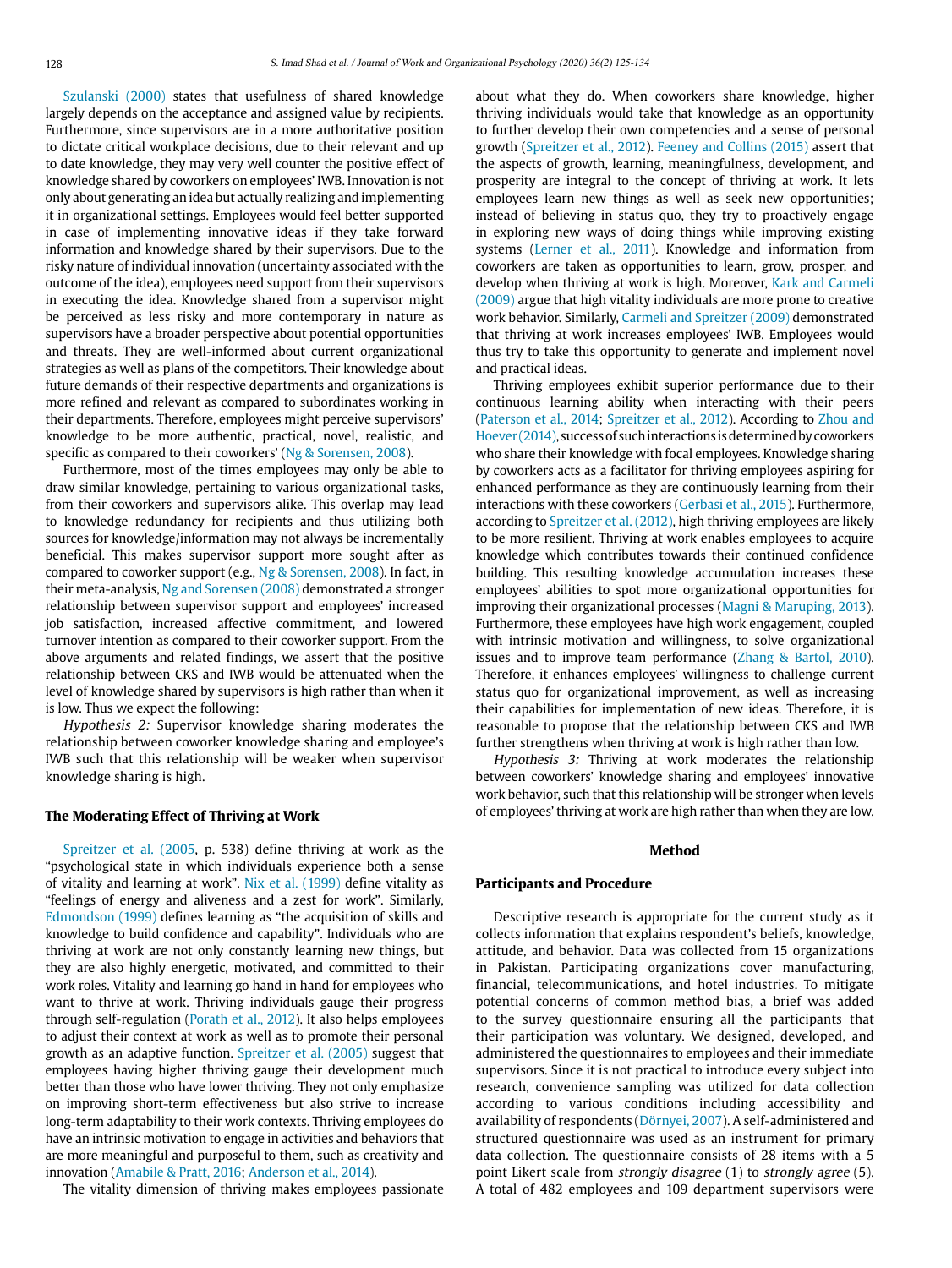| Table 1. Correlation among Study Variables and Corrected Correlations between Dependent, Independent and Moderating Variables |  |  |
|-------------------------------------------------------------------------------------------------------------------------------|--|--|
|-------------------------------------------------------------------------------------------------------------------------------|--|--|

|                                | Gender  | Age       | Education | <b>CKS</b> | <b>SKS</b> | Thriving   | <b>IWB</b> |
|--------------------------------|---------|-----------|-----------|------------|------------|------------|------------|
| Gender                         |         |           |           |            |            |            |            |
| Age                            | .062    |           |           |            |            |            |            |
| Education                      | $-.072$ | $-.250**$ |           |            |            |            |            |
| <b>CKS</b>                     | .021    | $.147**$  | .015      | $(.783)^1$ |            |            |            |
| <b>SKS</b>                     | $.108*$ | $.110*$   | $-.093*$  | $.534**$   | $(.790)^1$ |            |            |
| Thriving                       | $-.050$ | .067      | $.124**$  | $.614**$   | $.399**$   | $(.848)^2$ |            |
| <b>IWB</b>                     | .049    | $.131***$ | $-.059$   | $.600**$   | $.394**$   | $.526**$   | $(.886)^2$ |
| Corrected correlations for IWB |         |           |           | .681       | .458       | .584       |            |

Note. 1Spearman-Brown coefficient equal length. 2Spearman-Brown coefficient unequal length. IWB = innovative work behavior; CKS = coworker knowledge sharing; SKS = supervisor knowledge sharing.

 $*p$  < .05 (2-tailed),  $*p$  < .01 (2-tailed).

requested to partake in the survey. Matched code technique was utilized to classify each employee's responses with that of his/her supervisor. Finally, 374 responses were received from employees (a response rate of 77.5%) and 81 from supervisors (a response rate of 75.7%). A final sample of 362 employees and 78 supervisors was obtained after matching their responses. The average number of employees responding per department was 4.64 (a range of 3 to 7 members). Most employees in the sample were male (67.9%) and had at least a bachelor degree (56.3%). The mean age of respondents was 34.7 years ( $SD = 8.9$ ). They worked on average 3.2 years in the current work team. The majority in the sample had an employment contract on a permanent basis (52.6%). To minimize potential samesource bias effects (Podsakoff et al., 2003), the outcome variable of the current model, employees' IWB, was rated by their direct supervisor, while other variables were rated by the employees.

#### **Measures**

**Innovative work behavior,** developed by De Jong and Den Hartog (2010) was used in this study. Through ten-item scale (e.g., "How often does this employee search out new working methods, techniques, or instruments?), supervisors evaluated their subordinates' IWB. Cronbach's α was .87 for IWB.

**Coworker knowledge sharing** was measured with a seven-item scale developed by Srivastava et al. (2006). To evaluate the level of knowledge sharing from respondents' coworkers, we changed the referent from "managers" to "coworkers". Example of an item is "Coworkers in our team share a lot of information with one another." Cronbach's α was .89.

**Supervisor knowledge sharing** was measured with a seven-item knowledge sharing scale developed by Srivastava et al. (2006). The referent was changed from "managers" to "supervisors". An example of the item is "Supervisors in our team share lot of information with employees." Cronbach's  $\alpha$  was .85 for supervisor knowledge sharing.

**Thriving** was measured using a ten-item scale developed by Porath et al. (2012). They conceptualized thriving through two factors, i.e., learning (e.g., "At work I continue to learn more and more as time goes by") and vitality (e.g., "At work I have energy and spirit") with each factor having 5 questions (overall Cronbach's  $\alpha$  = .93). As thriving was operationalized as a second-order latent variable, CFA was conducted to evaluate its factor structure. Results of CFA provide support for two factor solution (CMIN/ $df = 2.648$ , GFI = .973, CFI = .972, NFI = .957, RMSE = .058) rather than single factor solution for thriving  $(CMIN/df = 7.415, GFI = .904, CFI = .872,$ NFI = .856, RMSE = .114).

#### **Analytical Strategy**

To test our hypotheses a four-step hierarchical regression was performed. All the variables were mean-centered before creating interaction terms to prevent potential multicollinearity (Aiken & West, 1991). In the first step, a set of control variables were included. In the second step to test Hypothesis 1, CKS was included. This step would confirm the main effect of CKS on IWB. In step three, we tested Hypothesis 2 by including SKS and the interaction term between CKS and SKS. In the last step, we tested Hypothesis 3 by entering employees' thriving at work and its interaction term with CKS. The results of hierarchical regression were plotted using Aiken and West's (1991) procedure to further explore these interactions between variables.

#### **Results**

Correlations among the study variables are provided in Table 1. The table also presents Spearman-Brown coefficient for each variable. Equal length Spearman-Brown coefficients are presented for variables with even number of items (IWB and thriving), while equal length Spearman-Brown coefficients are presented for variables with odd number of items (CKS and SKS). It is a well-known fact that there is a difference between observed and true correlations. Furthermore, it is also noticed that the observed correlation underestimates the true correlation between the study variables (Salgado et al., 2019). In Table 1 we have presented uncorrected correlation coefficients between the study variables, especially between independent variables (CKS), moderators (SKS, thriving), and the dependent variable (IWB) that are underestimated. To overcome this issue, we also present corrected correlation between these variables. The measurement error in X and Y was calculated by employing the formula to correct observed correlation for attenuation (e.g., Kline, 2011; MacKinnon, 2012; Schmidt, 2015). As this formula required reliability coefficients for the study variables, they were attained from calculated internal consistency of CKS, SKS, thriving and IWB scales of the current sample. Corrected correlations between dependent, independent, and moderating variables are also presented in Table1.

It can be observed from Table 1 that the Spearman-Brown coefficient reliability coefficients for study variables are above the acceptable value of .70 (Eisinga et al., 2013). Furthermore, a positive and significant correlation between variables under investigation is observed. The table also presents corrected correlations of IWB with CKS (.681,  $\Delta R = .082$ ), SKS (.458,  $\Delta R = .064$ ), and thriving (.584,  $\Delta R =$ .059). It is also worth mentioning that average difference between the observed and real correlation is 13.7%. These statistics provide ample support for the approval of H1 as real and observed statistics present a positive relationship between CKS and IWB.

Hierarchical multiple regression was used to evaluate the effects of independent variables and the interaction terms upon the dependent variable IWB. Table 2 includes partial correlation between variables to test the strength and direction of the linear relationship. Furthermore, we also calculated the squared population crossvalidity coefficient ( $R^2_{\text{cv}}$ ) for each model, employing it along R,  $R^2$  and adjusted  $R^2$ . According to Salgado et al. (2019), multiple regression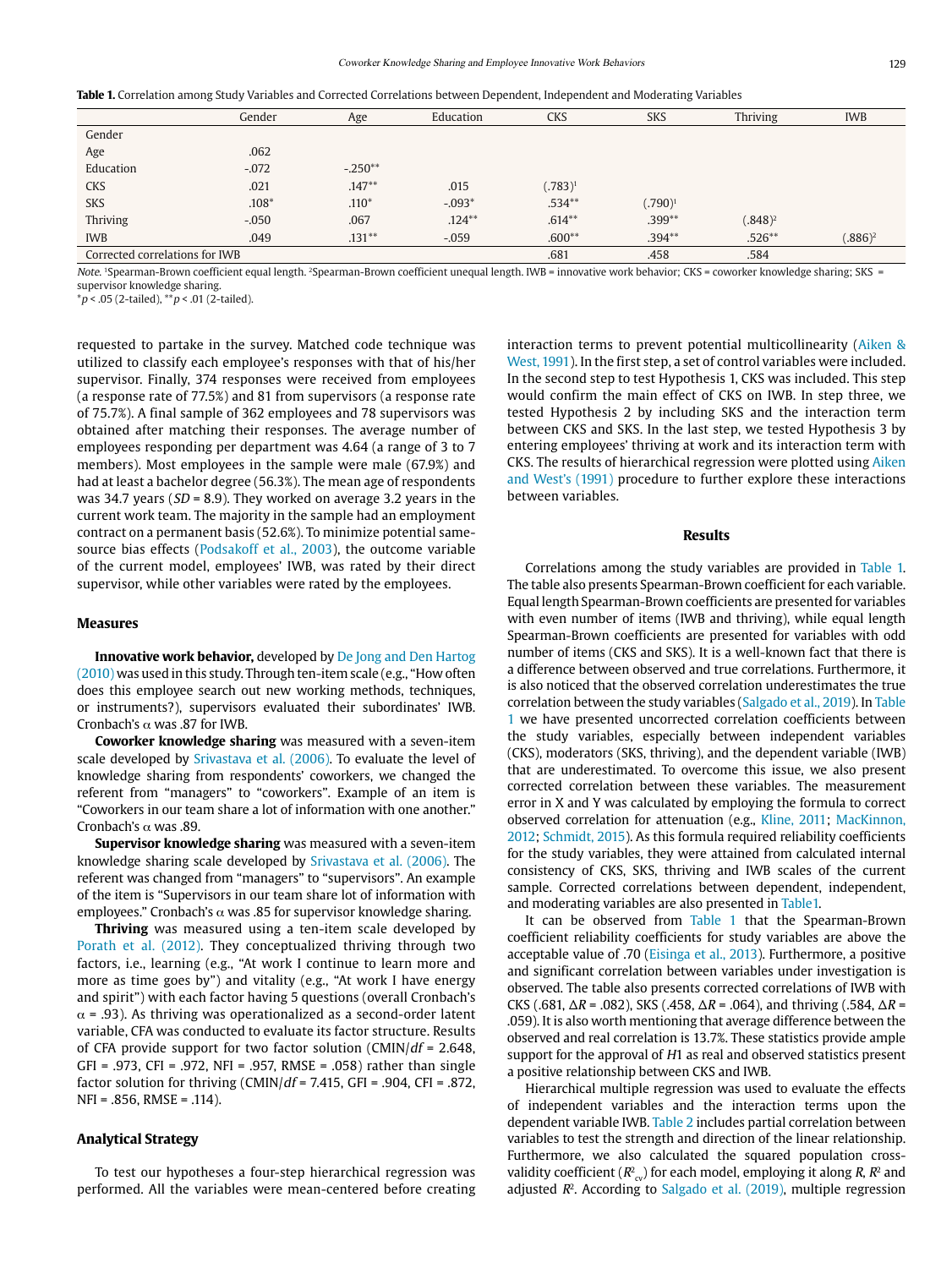#### **Table 2.** Hierarchical Regression Analyses

|                       | Dependent Variable: IWB |                         |          |                         |           |                         |          |                         |
|-----------------------|-------------------------|-------------------------|----------|-------------------------|-----------|-------------------------|----------|-------------------------|
|                       |                         | Step 1                  | Step 2   |                         | Step 3    |                         | Step 4   |                         |
| Independent Variables | β                       | Partial<br>Correlations | β        | Partial<br>Correlations | β         | Partial<br>Correlations | β        | Partial<br>Correlations |
| Gender                | .053                    | .043                    | .060     | .049                    | .054      | .044                    | .058     | .047                    |
| Age                   | .031                    | .017                    | .027     | .014                    | .052      | .035                    | .045     | .029                    |
| Education             | $-.080$                 | $-.089$                 | $-.043$  | $-.053$                 | $-.024$   | $-.034$                 | $-.042$  | $-.052$                 |
| <b>CKS</b>            |                         |                         | .596**   | .581                    | $.67*$    | .654                    | $.450**$ | .436                    |
| <b>SKS</b>            |                         |                         |          |                         | $.116***$ | .091                    |          |                         |
| Thriving              |                         |                         |          |                         |           |                         | $.152*$  | .141                    |
| CKS * SKS             |                         |                         |          |                         | $-.046*$  | $-.050$                 |          |                         |
| CKS * Thriving        |                         |                         |          |                         |           |                         | $.092*$  | .070                    |
| $R^2$                 | $.019*$                 |                         | $.366**$ |                         | $.371**$  |                         | $.380**$ |                         |
| $\Delta R^2$          | $.019*$                 |                         | $.347**$ |                         | $.005*$   |                         | $.014*$  |                         |
| F                     | 3.201                   |                         | 70.3     |                         | 99.65     |                         | 95.42    |                         |
| $\Delta F$            | $3.201*$                |                         | 67.099** |                         | $29.35*$  |                         | $25.12*$ |                         |
| $\boldsymbol{R}$      | .137                    |                         | .604     |                         | .609      |                         | .616     |                         |
| Adjusted $R^2$        |                         | .017                    | .363     |                         | .368      |                         | .374     |                         |
| $R_{2c}$ V            |                         | .015                    |          | .360                    |           | .362                    |          | .371                    |

Note. IWB = innovative work behavior; CKS = coworker knowledge sharing; SKS = supervisor knowledge sharing.  $*$ p < .05 (two-tailed),  $*$  $p$  < .01(two-tailed).

analyses are biased as they capitalize on chance. This dependence on chance leads to change in  $R^2$  size when applied from one sample to another.  $R_{\rm cv}^2$  is a much more effective estimate of effect size than other estimates generated from regression analyses. This study used Browne's (1975) formula to estimate the squared population crossvalidity as Monte Carlo examinations show that its efficacy is higher than other formulae.



**Figure 1.** Moderating Effect of Supervisor Knowledge Sharing (SKS) on the Relationship between Coworker Knowledge Sharing (CKS) and Innovative Work Behavior (IWB).

In the first step of hierarchical regression analyses, only control variables were entered. It can be noticed that control variables had non-significant relationships with IWB. However, in sum, they explained 1.9% ( $p < .05$ ,  $R^2_{\text{cv}} = .015$ ) variance in IWB. The second step of this analysis aimed at testing Hypothesis 2. It could be noticed from the results that CKS had a significant positive effect on IWB (β = .596, p < .001). Furthermore, CKS along with control variables explained 36.6% ( $p < .01$ ,  $R^2_{\text{cv}} = .36$ ) variance in IWB. The third step of the analysis was carried out to test SKS's moderating effects on

the relationship between CKS and employee IWB. Moderator SKS had a positive and significant effect on IWB ( $\beta$  = .116,  $p < .001$ ). Furthermore, the interaction term between CKS and SKS was also significant ( $\beta$  = -.046,  $p < .05$ ). The squared population crossvalidity coefficient,  $R^2_{\text{cv}}$ , reported for this model was .362. Partial correlation of control, independent, and interaction effects with IWB were assessed to identify any significant differences with correlation. Partial correlations reported in Table 2 are smaller than the simple correlation and greater than 0. However, none of the partial correlations was found significant while adjusting the effect of additional variables. Results were plotted using Aiken and West's (1991) procedure as follows.



**Figure 2.** Moderating Effect of Employee Thriving on the Relationship of Coworker Knowledge Sharing (CKS) and Innovative Work Behavior (IWB).

As can be observed from Figure 1, SKS dampens the positive relationship between CKS and IWB. A simple slope (see Table 3) was also developed for this study to further evaluate the dynamics of interaction variables. Table 3 shows that the relationship between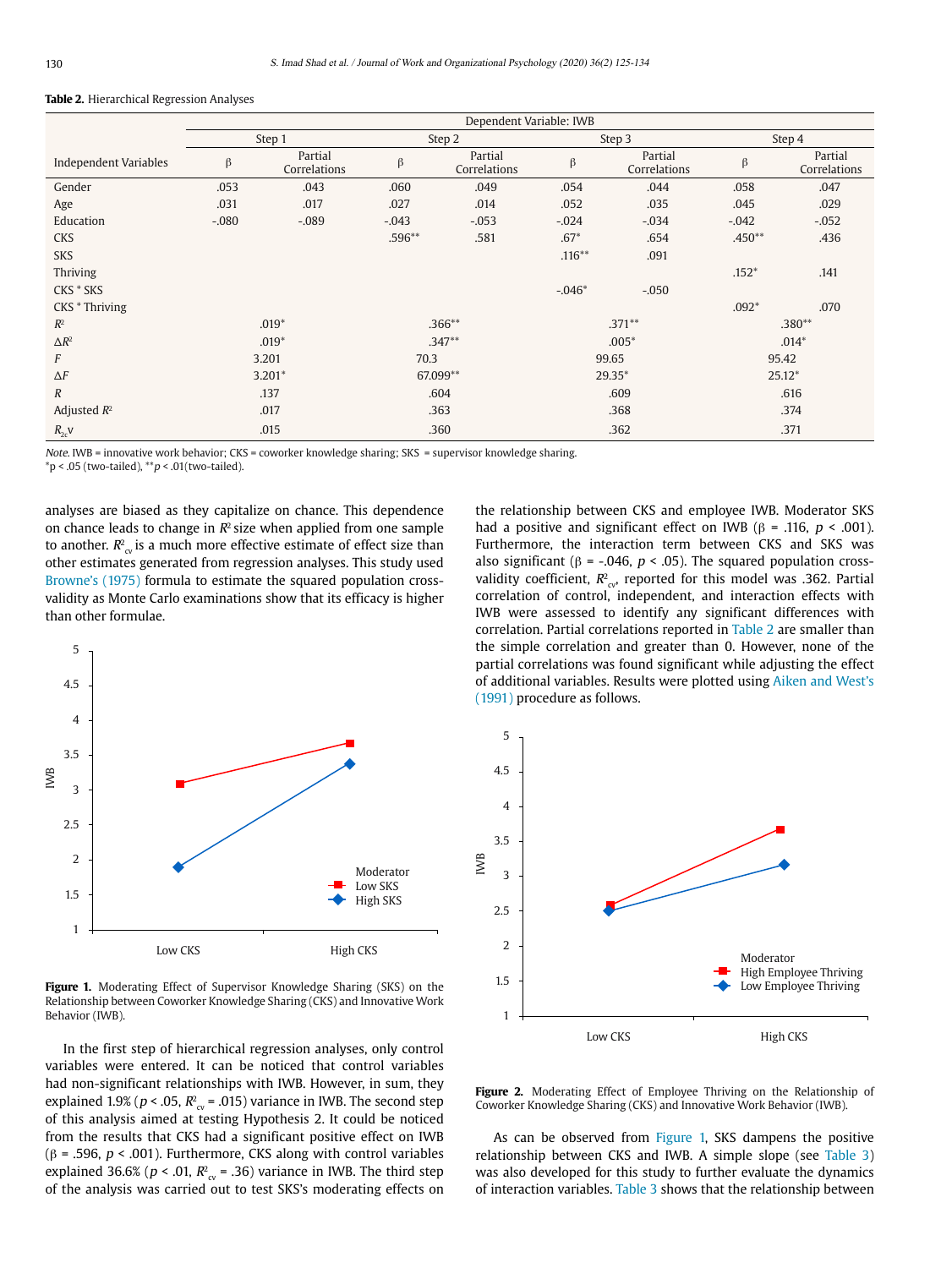|  |  |  | <b>Table 3.</b> Simple Slope Analysis |
|--|--|--|---------------------------------------|
|--|--|--|---------------------------------------|

|            |              | $+1SD$      |             |              | $-1SD$     |       |                   |
|------------|--------------|-------------|-------------|--------------|------------|-------|-------------------|
| Moderator  | Simple Slope | <b>LLCI</b> | <b>ULCI</b> | Simple Slope | <b>LLC</b> | ULCI  | <b>Difference</b> |
| <b>SKS</b> | 0.623        | 0.508       | 0.738       | 0.716        | 0.604      | 0.828 | $-0.093$          |
| Thriving   | 0.577        | 0.450       | 0.700       | 0.390        | 0.250      | 0.520 | 0.187             |

Note. Dependent variable = IWB; independent variable = CKS; LLCI = lower level confidence interval; ULCI = upper level confidence interval; SD = standard deviation.

CKS and IWB is significant for both +1 and -1 standard deviation level of moderator SKS. However, it is stronger when SKS is low,  $-1SD$  (simple slope = .716, CI [.604, .828] and weaker when SKS is high,  $+1SD$  (simple slope = .623, CI [.508, .738]. The results from the hierarchical regression analyses, plots, and simple slope analysis provide considerable support for the acceptance of Hypothesis 2.

The last step of hierarchical regression analyses (step 4) evaluated the moderating effects of thriving on the relationship between CKS and IWB. The moderator (thriving) had a positive and significant effect on IWB (β = .152,  $p \lt 0.05$ ). The interaction between the independent variable CKS and thriving was also significant ( $β = .092$ ,  $p < .05$ ). Similarly, the squared population cross-validity coefficient was also generated for this model with reported  $R_{\tiny\mbox{cv}}^{\hbox{\tiny2}}$  = .362.

Figure 2 shows that employee thriving strengthens the positive relationship between CKS and IWB. The relationship between CKS and IWB is significant for both +1 and -1 standard deviation level of moderator (thriving). However, it is stronger when thriving is high, +1SD (simple slope = .577, CI [.45,.70) and weaker when thriving is low, -1SD (simple slope = .39, CI [.25, .52) in Table 3. These results provide ample support for the acceptance of Hypothesis 3.

#### **Discussion**

The purpose of our study was to investigate the effect of coworkers' knowledge sharing on focal employee's IWB. Taking an interactional perspective, our study examined the individual and situational factors that foster IWB. Our research suggests a significant effect of coworker knowledge sharing on employee IWB and the important conditions (supervisor knowledge sharing and employees' thriving at work) in this relationship. There are three major findings to report in the current study. First, coworker knowledge sharing is found to enhance focal employees' innovative work behavior. Li and Liu (2019) found that employees with highly useful feedback and help/ support from coworkers exhibited the highest level of firm service innovation. They suggest that future research should examine the effect of coworkers' knowledge sharing on innovative performance at the individual level. This study addresses the call by Li and Liu (2019) and found that when coworkers are willing to share knowledge, ideas, information, and skills more readily, the innovativeness of individuals enhance significantly. Previously, the creativity literature had focused on support and helping (Zhou & George, 2001), work strain (Van Dyne et al., 2002), and competition (Shalley & Oldham, 1997) dimensions of coworker influences as antecedents of individual IWBs. In this research, we examined a specific type of coworker support, i.e., coworkers' knowledge sharing, as a predictor of IWB. In light of the componential model of creativity (Amabile & Pratt, 2016), our study implies that through enhancing their problem solving and domain-relevant skills, organizational employees may increase their individual IWB, specifically through the knowledge shared by their coworkers.

Second, this study found that there are some boundary conditions that can affect the relationship between CKS and IWB. More specifically, the finding suggests that when supervisors share knowledge more frequently, the effect of CKS on IWB weakens. Duffy et al. (2002) found that the significant interactional influence of supervisor undermines coworker support on somatic complaints and passive counterproductive behavior at individual level. Their results showed that the negative effect of coworker support on a focal employee's emotional distress and counterproductive work behavior strengthens due to supervisors' support. A meta-analysis demonstrated that supervisor-aggression has a more substantial influence on employees' job satisfaction, affective commitment, and performance as compared to coworker-aggression (Hershcovis & Barling, 2010). Third, the study confirmed the moderating role of thriving at work on CKS-IWB link. When a focal employee has higher level of thriving at work, the positive effect of CKS on his/her IWB further strengthens. This result is consistent with the finding of Riaz et al. (2018) that thriving serves as an important regulatory mechanism that operates as an internal gauge for innovation.

This study provides insights into how employees can enhance IWB through coworker knowledge sharing by staying attuned to their psychological state of thriving in order to influence their own innovative behaviors. Spreitzer et al. (2005) seminal theoretical work on thriving gives only passing notice to the role of individual predispositions and how they may influence agentic work behaviors which are the "engine of thriving." Our study elaborates on this suggestion and provides empirical evidence that thriving serves as an important self-regulatory mechanism that operates as an internal gauge of personal development and growth through which coworkers' knowledge sharing translates into higher (lower) IWB by focal employees. The results of this study support our hypotheses that the positive relationship between coworkers' knowledge sharing and employees' IWB does vary depending on the degree of supervisor knowledge sharing behavior and the thriving of employees' at work.

#### **Theoretical Implications**

Our study contributes to the theoretical development of creativity, coworker influence, and knowledge-sharing literature. First, the current study contributes to individual innovation literature by highlighting the importance of coworker influence as a factor in enhancing a focal employee's IWB. Furthermore, by applying an interactional perspective, this study examined moderating effects of an individual as well as situational factors in predicting employees' IWB. While there are substantive and empirical studies on investigating those boundary conditions, for example creative personality (Zhou & George, 2001), openness to experience (Zhou & George, 2001), or supervisor support (Madjar et al., 2002), there is much to be learned about various situational and personal factors associated with optimal utilization of individual innovation (Liu et al., 2016). In this regard, by taking an interactional perspective, we investigated supervisor knowledge sharing as a situational factor and employees' thriving at work as an individual factor. Thus, our study augments the theory as well as the empirical examination of innovation in organizations.

Second, our study investigated a specific form of coworker influence, namely, coworker knowledge sharing and its effect on IWB. Although it has already been established that in an organizational workplace, coworkers are critical social referents, but their various roles have not been yet been investigated to the full extent (Chiaburu & Harrison, 2008). In fact, most research on coworkers has examined the effect of generic forms of coworker behavior, namely coworker support on employees' outcomes (Ng & Sorensen, 2008). Although a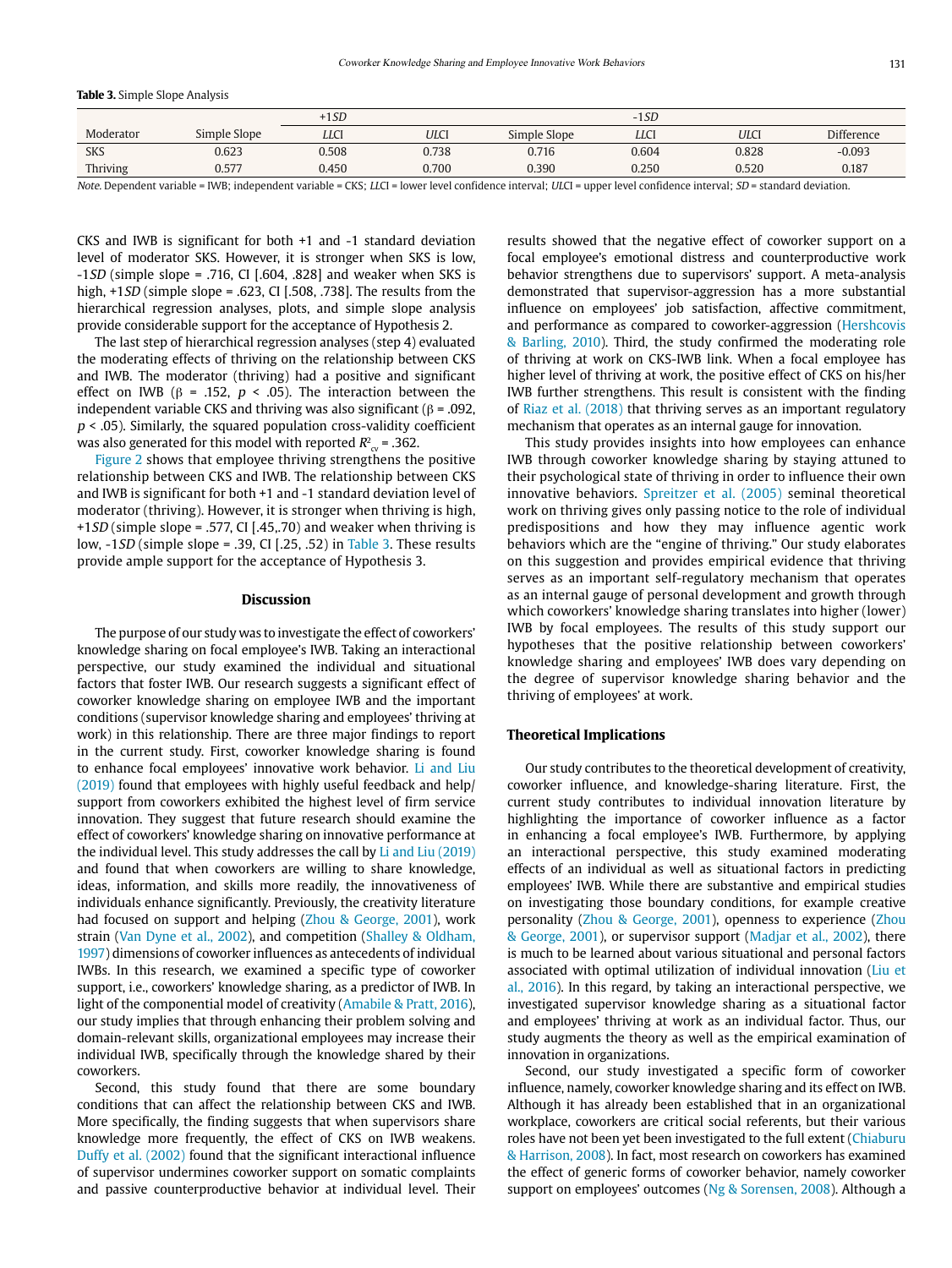recent meta-analysis has highlighted the strong influences of certain forms of coworker support on organizational outcomes (Chiaburu et al., 2013), still a limited number of studies have specifically examined the effect of coworker knowledge sharing behavior.

Third, our research examined the crucial role of supervisor knowledge sharing in moderating the effects of coworker knowledge sharing on IWB. Because supervisors hold power, resources, and authority at the workplace, support of supervisors could be more important than that of coworkers. Despite its usefulness, there has not been much research exploring the interaction effect of coworker and supervisor behaviors on IWB. Our result demonstrated the limited benefits of coworker knowledge sharing in the presence of supervisor knowledge sharing.

Fourth, our study provides insights into knowledge-sharing literature by examining workplace knowledge sharing from different sources and their effect on IWB. Previous studies have demonstrated the important role of knowledge sharing in creativity (Ma et al., 2013). For example, Gilson et al. (2012) tested the main effect of team knowledge sharing on employee creativity. Ma et al. (2013) examined the relationship between ethical leadership and employee creativity through individual knowledge sharing. However, although knowledge sharing is a relevant and important factor in promoting creativity (Gilson et al., 2013; Ma et al., 2013), effects of knowledge sharing from various sources on individual innovation have not been much explored. Our findings demonstrated that employees may seek and utilize knowledge from their coworkers only when such support from their supervisors is lacking in this regard.

Fifth, this study explored how employee individualities may moderate the effect of coworker knowledge sharing on IWB. Some researchers have suggested that the effectiveness of the shared knowledge is determined by characteristics of knowledge recipients. For example, Ringberg and Reihlen (2008) argue that successful outcomes of knowledge transfer would vary in response to the cognitive style and frequency of social interactions of recipients. Consistent with these findings, our findings also suggest that thriving moderates the positive relationship between coworker knowledge sharing and IWB such that thriving at work tends to strengthen the relationship between coworker knowledge sharing and IWB since employees with high thriving at work are likely to search for challenging goals and engender eagerness and curiosity and, in turn, proactively utilize the knowledge shared by coworkers to enhance their IWB.

#### **Practical Implications**

In addition to the above theoretical contributions, our study also puts forth some important implications of practical nature. Given the importance of IWB, organizations should strive towards enhancing knowledge sharing behavior in their workplace. Specifically, knowledge sharing amongst coworkers should be given special attention. Since coworkers have more direct day-to-day interactions with focal employees and can better understand each other, it could be easier for an employee to influence coworkers to share their knowledge that would be the case with a supervisor. In this respect, managers should encourage team members to meet frequently for sharing their knowledge with each other, and also associate awards with knowledge sharing behavior of coworkers. Furthermore, complementary effects of supervisor knowledge sharing can provide some practical implications for the way managers can compensate for the positive effect of coworker influence in case there is a lack of coworker support. Additionally, organizations may consider assigning employees that are better thriving at work with tasks that require higher IWB. Training programs and incentives could boost employees' energy and learning. Managers should establish norms of support, autonomy, and cooperation by providing decision power, information, rewards, adaptability to generate new ideas, and knowledge to subordinates. Managers are responsible for utilizing individuals' energy and should devote considerable time and effort to ways in which thriving at work can be maximized. More and more employees are looking for work to be a place where they are given opportunities to grow and develop as well as feel energized by the work they do.

#### **Limitations and Future Research**

This study also carries some limitations. First, given the cross-sectional nature of the study, data was collected at one point in time. Therefore, inferring causality from our results may be difficult. Future research can consider measuring these variables at different time points and from different data source. For example, coworker knowledge sharing and thriving can be measured at time 1 and IWB and supervisor knowledge sharing at time 2. In addition, employee thriving can be measured by their supervisors to minimize any possible subjective bias. Second, our sample lies within Pakistan's geographical boundaries and it is relatively small, which may limit the generalizability and external validity of findings. Future research should replicate this model in other cultural settings and across different industries. Third, our study includes a limited number of variables and there can be additional characteristics that can determine IWB. These characteristics may include, for example, high learning-orientation for potentially strengthening this relationship, or high goal-avoiding orientation for potentially weakening this relationship. In addition, scholars could examine how knowledge recipients' different cognitive styles or abilities may change this relationship. Moreover, this research model can be extended from individual to team level and organization level by introducing organizational-level variables as mediators or moderator variables. For example, to consider the impact of team knowledge hoarding or team cohesion on the link between coworker knowledge sharing and IWB.

#### **Conflict of Interest**

The authors of this article declare no conflict of interest.

#### **References**

- Aiken, L. S., & West, S. G. (1991), Multiple regression: Testing and interpreting interactions. Sage Publications.
- Amabile, T. M., & Pratt, M. G. (2016). The dynamic componential model of creativity and innovation in organizations: Making progress, making meaning. Research in Organizational Behavior, 36, 157-183. https: doi.org/10.1016/j.riob.2016.10.001
- Anderson, N., Potočnik, K., & Zhou, J. (2014). Innovation and creativity in organizations: A state-of-the-science review, prospective commentary, and guiding framework. Journal of Management, 40(5), 1297-1333. https://doi.org/10.1177/0149206314527128
- Bakker, A. B., Demerouti, E., & Verbeke, W. (2004). Using the job demandsresources model to predict burnout and performance. Human Resource Management, 43(1), 83-104. https://doi.org/10.1002/hrm.20004
- Browne, M. (1975). Predictive validity of a linear regression equation. British Journal of Mathematical and Statistical Psychology, 28(1), 79- 87. https://doi.org/10.1111/j.2044-8317.1975.tb00550.x
- Bysted, R., & Jespersen, K. R. (2014). Exploring managerial mechanisms that influence innovative work behaviour: Comparing private and public employees. Public Management Review, 16(2), 217-241. [https://doi.org/](https://doi.org/10.1080/14719037.2013.806576) [10.1080/14719037.2013.806576](https://doi.org/10.1080/14719037.2013.806576)
- Carmeli, A., & Spreitzer, G. M. (2009). Trust, connectivity, and thriving: Implications for innovative behaviors at work. The Journal of Creative Behavior, 43(3), 169-191. [https://doi.org/10.1002/j.2162-6057.2009.](https://doi.org/10.1002/j.2162-6057.2009.tb01313.x) [tb01313.x](https://doi.org/10.1002/j.2162-6057.2009.tb01313.x)
- erne, M., Nerstad, C. G., Dysvik, A., & Škerlavaj, M. (2014). What goes around comes around: Knowledge hiding, perceived motivational climate, and creativity. Academy of Management Journal, 57(1), 172- 192. https://doi.org/10.5465/amj.2012.0122
- Chiaburu, D. S., & Harrison, D. A. (2008). Do peers make the place? Conceptual synthesis and meta-analysis of coworker effects on perceptions, attitudes, OCBs, and performance. Journal of applied psychology, 93(5), 1082. https://doi.org/10.1037/0021-9010.93.5.1082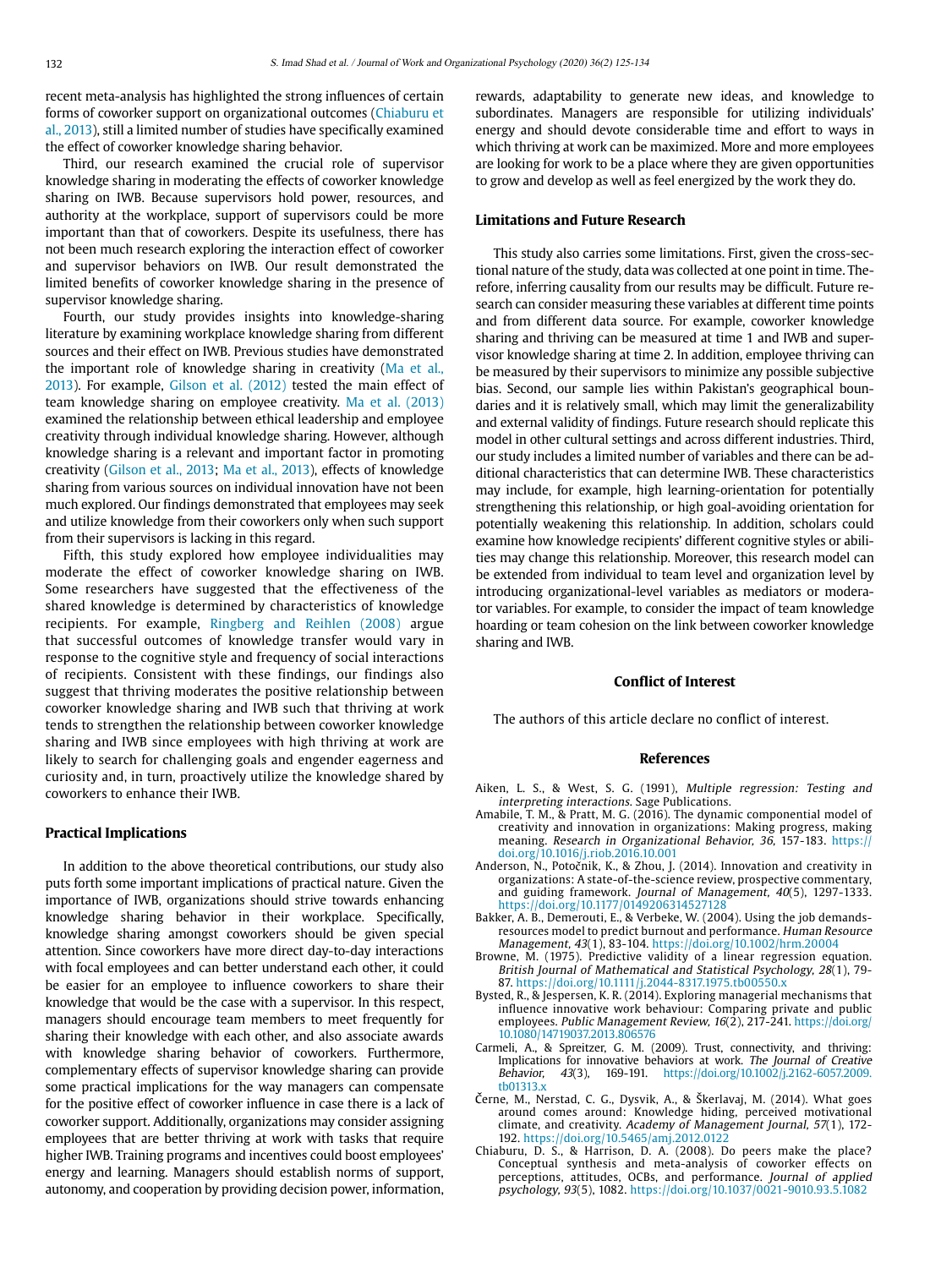- Chiaburu, D. S., Lorinkova, N. M., & Van Dyne, L. (2013). Employees' social context and change-oriented citizenship: A meta-analysis of leader, coworker, and organizational influences. Group & Organization Management, 38(3), 291-333. https://doi.org/10.1177/1059601113476736
- Christensen, A. L., Kinicki, A. J., Zhang, Z., & Walumbwa, F. O. (2015). The role of affect and creative behavior in the feedback-performance relationship. Paper presented at the Academy of Management Proceedings. https://doi.org/10.5465/ambpp.2015.11720abstract
- Da Costa, S., Páez, D., Sánchez, F., Garaigordobil, M., & Gondim, S. (2015). Personal factors of creativity: A second order meta-analysis. Revista de Psicología del Trabajo y de las Organizaciones, 31(3), 165-173. https:// doi.org/10.1016/j.rpto.2015.06.002
- De Jong, J., & Den Hartog, D. (2010). Measuring innovative work behaviour. Creativity and innovation management, 19(1), 23-36. [https://doi.](https://doi.org/10.1111/j.1467-8691.2010.00547.x) [org/10.1111/j.1467-8691.2010.00547.x](https://doi.org/10.1111/j.1467-8691.2010.00547.x)
- Dineen, B. R., Lewicki, R. J., & Tomlinson, E. C. (2006). Supervisory guidance and behavioral integrity: Relationships with employee citizenship and deviant behavior. Journal of Applied Psychology, 91(3), 622-635. https://doi.org/10.1037/0021-9010.91.3.622
- Dong, P. V., & Hawryszkiewycz, I. (2019). Knowledge sharing and innovative work behavior: An extension of social cognitive theory. In R. Lenart-Gansiniek (Ed.), Crowdsourcing and knowledge management in contemporary business environments (pp. 71-102). IGI Global. https:// doi.org/10.4018/978-1-5225-4200-1.ch005
- Dong, Y., Bartol, K. M., Zhang, Z. X., & Li, C. (2017). Enhancing employee creativity via individual skill development and team knowledge sharing: Influences of dual-focused transformational leadership. Journal of Organizational Behavior, 38(3), 439-458. [https://doi.](https://doi.org/10.1002/job.2134) [org/10.1002/job.2134](https://doi.org/10.1002/job.2134)
- Dörnyei, Z. (2007). Research methods in applied linguistics: Quantitative, qualitative, and mixed methodologies. Oxford University Press.
- Duffy, M. K., Ganster, D. C., & Pagon, M. (2002). Social undermining in the workplace. Academy of Management Journal, 45(2), 331-351. https:// doi.org/10.5465/3069350
- Edmondson, A. (1999). Psychological safety and learning behavior in work teams. Administrative science quarterly, 44(2), 350-383. [https://doi.](https://doi.org/10.2307/2666999) [org/10.2307/2666999](https://doi.org/10.2307/2666999)
- Eisenberger, R., Stinglhamber, F., Vandenberghe, C., Sucharski, I. L., & Rhoades, L. (2002). Perceived supervisor support: Contributions to perceived organizational support and employee retention. Journal of Applied Psychology, 87, 565-573.
- Eisinga, R., Te Grotenhuis, M., & Pelzer, B. (2013). The reliability of a two-item scale: Pearson, Cronbach, or Spearman-Brown? International journal of public health, 58(4), 637-642.<https://doi.org/10.1007/s00038-012-0416-3>
- Eva, N., Meacham, H., Newman, A., Schwarz, G., & Tham, T. L. (2019). Is coworker feedback more important than supervisor feedback for increasing innovative behavior? Human Resource Management. https://doi.org/10.1002/hrm.21960
- Feeney, B. C., & Collins, N. L. (2015). A new look at social support: A theoretical perspective on thriving through relationships. Personality and Social Psychology Review, 19(2), 113-147. [https://doi.](https://doi.org/10.1177/1088868314544222) [org/10.1177/1088868314544222](https://doi.org/10.1177/1088868314544222)
- Gerbasi, A., Porath, C. L., Parker, A., Spreitzer, G., & Cross, R. (2015). Destructive de-energizing relationships: How thriving buffers their effect on performance. Journal of Applied Psychology, 100(5), 1423. https://doi.org/10.1037/apl0000015
- Gilson, L. L., Lim, H. S., Luciano, M. M., & Choi, J. N. (2013). Unpacking the cross-level effects of tenure diversity, explicit knowledge, and knowledge sharing on individual creativity. Journal of occupational and organizational psychology, 86(2), 203-222. https://doi.org/10.1111/joop.12011
- Gong, Y., Cheung, S.-Y., Wang, M., & Huang, J.-C. (2012). Unfolding the proactive process for creativity: Integration of the employee proactivity, information exchange, and psychological safety perspectives. Journal of Management, 38(5), 1611-1633. [https://doi.](https://doi.org/10.1177/0149206310380250) [org/10.1177/0149206310380250](https://doi.org/10.1177/0149206310380250)
- Halbesleben, J. R., & Wheeler, A. R. (2015). To invest or not? The role of coworker support and trust in daily reciprocal gain spirals of helping behavior. Journal of Management, 41(6), 1628-1650. [https://doi.](https://doi.org/10.1177/0149206312455246) [org/10.1177/0149206312455246](https://doi.org/10.1177/0149206312455246)
- Hershcovis, M. S., & Barling, J. (2010). Towards a multi-foci approach to workplace aggression: A meta-analytic review of outcomes from different perpetrators. Journal of Organizational Behavior, 31(1), 24- 44. https://doi.org/10.1002/job.621
- Hom, P. W., & Xiao, Z. X. (2011). Embedding social networks: How guanxi ties reinforce Chinese employees' retention. Organizational Behavior and Human Decision Processes, 116(2), 188-202. [https://doi.](https://doi.org/10.1016/j.obhdp.2011.06.001) [org/10.1016/j.obhdp.2011.06.001](https://doi.org/10.1016/j.obhdp.2011.06.001)
- Hughes, D. J., Lee, A., Tian, A. W., Newman, A., & Legood, A. (2018). Leadership, creativity, and innovation: A critical review and practical recommendations. The Leadership Quarterly, 29(5), 549-569. https:// doi.org/10.1016/j.leaqua.2018.03.001
- Isaksen, S. G., & Akkermans, H. J. (2011). Creative climate: A leadership lever for innovation. The Journal of Creative Behavior, 45(3), 161-187. https://doi.org/10.1002/j.2162-6057.2011.tb01425.x
- Janssen, O. (2005). The joint impact of perceived influence and supervisor supportiveness on employee innovative behaviour. Journal of

occupational and organizational psychology, 78(4), 573-579. https:// doi.org/10.1348/096317905X25823

- Javed, B., Naqvi, S. M. M. R., Khan, A. K., Arjoon, S., & Tayyeb, H. H. (2017). Impact of inclusive leadership on innovative work behavior: The role of psychological safety. Journal of Management & Organization, 1-20. https:// doi.org/10.1017/jmo.2017.3
- Kark, R., & Carmeli, A. (2009). Alive and creating: The mediating role of vitality and aliveness in the relationship between psychological safety and creative work involvement. Journal of Organizational Behavior: The International Journal of Industrial, Occupational and Organizational Psychology and Behavior, 30(6), 785-804. https://doi.org/10.1002/job.571
- Kim, S. L., Kim, M., & Yun, S. (2015). Knowledge sharing, abusive supervision, and support: A social exchange perspective. Group & Organization Management, 40(5), 599-624. https://doi.org/10.1177/1059601115577514
- Kline, R. B. (2011). Principles and practice of structural equation modeling. Guilford Press.
- Lerner, R. M., Lerner, J. V., von Eye, A., Bowers, E. P., & Lewin-Bizan, S. (2011). Individual and contextual bases of thriving in adolescence: A view of the issues. Journal of Adolescence, 34(6), 1107-1114. [https://doi.org/10.1016/j.](https://doi.org/10.1016/j.adolescence.2011.08.001) [adolescence.2011.08.001](https://doi.org/10.1016/j.adolescence.2011.08.001)
- Li, Y.-Q., & Liu, C.-H. (2019). The power of coworkers in service innovation: The moderating role of social interaction. The International Journal of Human Resource Management, 30(12), 1956-1976. [https://doi.org/10.1080/095851](https://doi.org/10.1080/09585192.2017.1314310) [92.2017.1314310](https://doi.org/10.1080/09585192.2017.1314310)
- Liao, S.-H., Wu, C.-C., Hu, D.-C., & Tsuei, G. A. (2009). Knowledge acquisition, absorptive capacity, and innovation capability: an empirical study of Taiwan's knowledge-intensive industries. International Journal of Mechanical and Industrial Engineering, 3(5), 338-345.
- Liu, D., Jiang, K., Shalley, C. E., Keem, S., & Zhou, J. (2016). Motivational mechanisms of employee creativity: A meta-analytic examination and theoretical extension of the creativity literature. Organizational Behavior and Human Decision Processes, 137, 236-263. [https://doi.org/10.1016/j.](https://doi.org/10.1016/j.obhdp.2016.08.001) [obhdp.2016.08.001](https://doi.org/10.1016/j.obhdp.2016.08.001)
- Ma, Y., Cheng, W., Ribbens, B. A., & Zhou, J. (2013). Linking ethical leadership to employee creativity: Knowledge sharing and self-efficacy as mediators. Social Behavior and Personality: An International Journal, 41(9), 1409-1419. https://doi.org/10.2224/sbp.2013.41.9.1409
- Ma, Z., Qi, L., & Wang, K. (2008). Knowledge sharing in Chinese construction project teams and its affecting factors: An empirical study. Chinese Management Studies, 2(2), 97-108.<https://doi.org/10.1108/17506140810882234>
- MacKinnon, D. (2012). Introduction to statistical mediation analysis. Routledge. https://doi.org/10.4324/9780203809556
- Madjar, N., Oldham, G. R., & Pratt, M. G. (2002). There's no place like home? The contributions of work and nonwork creativity support to employees' creative performance. Academy of Management Journal, 45(4), 757-767. https://doi.org/10.5465/3069309
- Magni, M., & Maruping, L. M. (2013). Sink or Swim: Empowering leadership and overload in teams' ability to deal with the unexpected. Human Resource Management, 52(5), 715-739. https://doi.org/10.1002/hrm.21561
- Ng, T. W., & Sorensen, K. L. (2008). Toward a further understanding of the relationships between perceptions of support and work attitudes: A metaanalysis. Group & Organization Management, 33(3), 243-268. [https://doi.](https://doi.org/10.1177/1059601107313307) [org/10.1177/1059601107313307](https://doi.org/10.1177/1059601107313307)
- Nix, G. A., Ryan, R. M., Manly, J. B., & Deci, E. L. (1999). Revitalization through self-regulation: The effects of autonomous and controlled motivation on happiness and vitality. Journal of Experimental Social Psychology, 35(3), 266-284. https://doi.org/10.1006/jesp.1999.1382
- Paterson, T. A., Luthans, F., & Jeung, W. (2014). Thriving at work: Impact of psychological capital and supervisor support. Journal of Organizational Behavior, 35(3), 434-446. https://doi.org/10.1002/job.1907
- Podsakoff, P. M., MacKenzie, S. B., Lee, J.-Y., & Podsakoff, N. P. (2003). Common method biases in behavioral research: A critical review of the literature and recommended remedies. Journal of Applied Psychology, 88(5), 879. https:// doi.org/10.1037/0021-9010.88.5.879
- Porath, C., Spreitzer, G., Gibson, C., & Garnett, F. G. (2012). Thriving at work: Toward its measurement, construct validation, and theoretical refinement. Journal of Organizational Behavior, 33(2), 250-275. [https://doi.org/10.1002/](https://doi.org/10.1002/job.756) [job.756](https://doi.org/10.1002/job.756)
- Riaz, S., Xu, Y., & Hussain, S. (2018). Understanding employee innovative behavior and thriving at work: A Chinese perspective. Administrative Sciences, 8(3), 46. https://doi.org/10.3390/admsci8030046
- Ringberg, T., & Reihlen, M. (2008). Towards a socio-cognitive approach to knowledge transfer. Journal of Management Studies, 45(5), 912-935. https://doi.org/10.1111/j.1467-6486.2007.00757.x
- Salgado, J. F., Blanco, S., & Moscoso, S. (2019). Subjective well-being and job performance: Testing of a suppressor effect. Journal of Work and Organizational Psychology, 35(2), 93-102. [https://doi.org/10.5093/](https://doi.org/10.5093/jwop2019a9) [jwop2019a9](https://doi.org/10.5093/jwop2019a9)
- Schmidt, F. L. (2015). History and development of the Schmidt-Hunter metaanalysis methods. Research Synthesis Methods, 6(3), 232-239. [https://doi.](https://doi.org/10.1002/jrsm.1134) [org/10.1002/jrsm.1134](https://doi.org/10.1002/jrsm.1134)
- Shalley, C. E., & Oldham, G. R. (1997). Competition and creative performance: Effects of competitor presence and visibility. Creativity Research Journal, 10(4), 337-345. https://doi.org/10.1207/s15326934crj1004\_5
- Shujahat, M., Sousa, M. J., Hussain, S., Nawaz, F., Wang, M., & Umer, M. (2019). Translating the impact of knowledge management processes